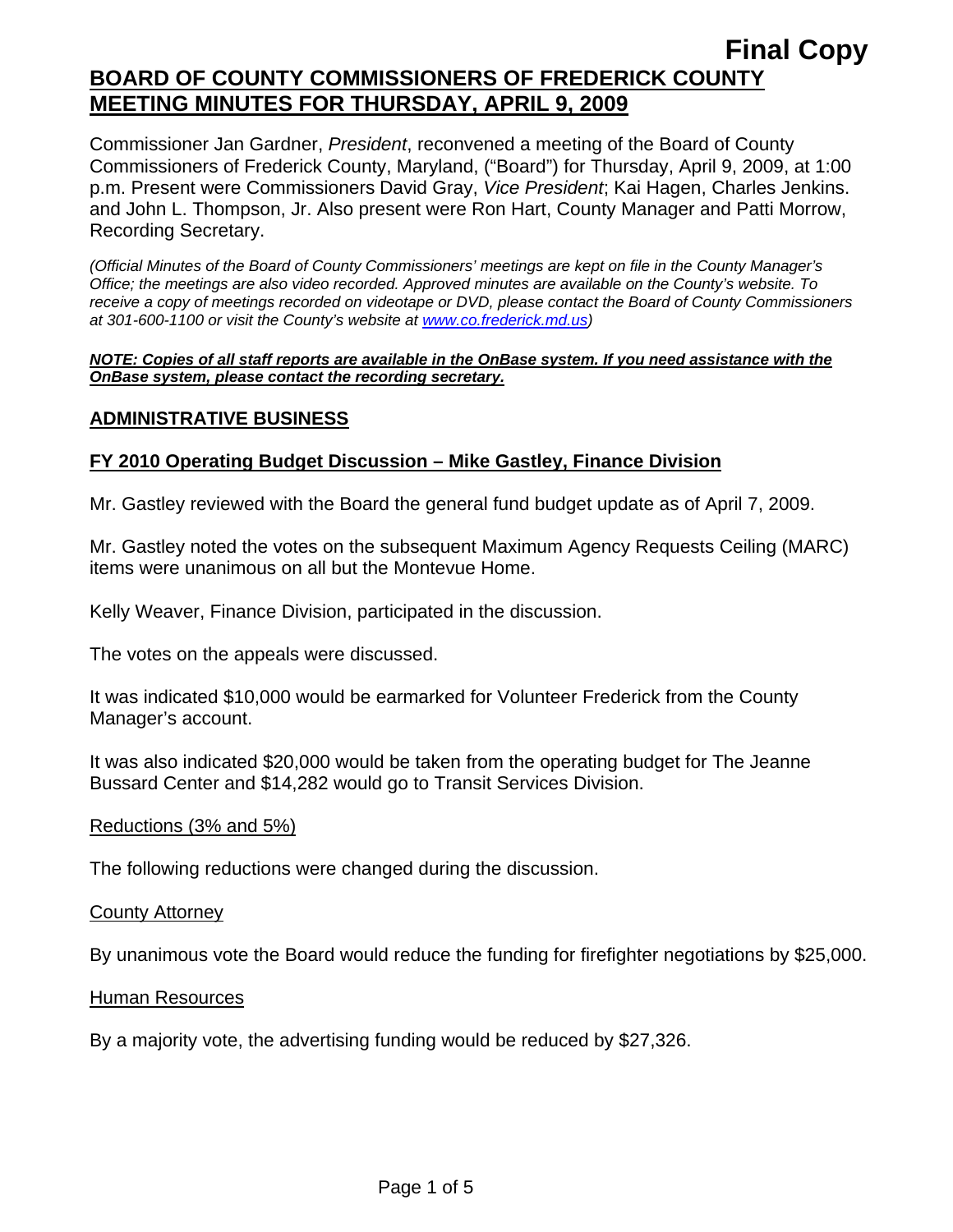#### Finance Division

• Accounting

By consensus, it was indicated the accountant II position would remain frozen giving a reduction of \$68,277.

• Risk Management

John Kroll, Finance Division, commented on the results of cutting back on the county insurance coverage.

By unanimous consent, the Board voted to not reduce further any funding to risk management.

• Treasury's Office

Mr. Kroll noted he requested the position in the collector's office to be unfrozen. The Board directed staff to determine the current level of service in the Treasury's Office.

#### **Internal Audit**

By a majority vote, the administrative coordinator's hours would not be reduced.

#### Sheriff's Office

Sheriff Chuck Jenkins participated in discussions on the reductions to the Sheriff's Office funding.

It was noted the deputy position line item would be reduced by \$446,600.

By a majority vote, the work release sergeant position would be reduced by \$89, 612.

#### Fire and Rescue Services Division (DFRS)

Steve Leatherman commented on the reductions in the DFRS.

By a majority vote, gasoline funding would be reduced by \$27,324.

- Urban Fire Tax District
	- Overtime would be reduced by \$704,408. Medical supplies would be reduced by \$5,882 Non-capital equipment would be reduced by \$20,000
- Suburban Fire Tax District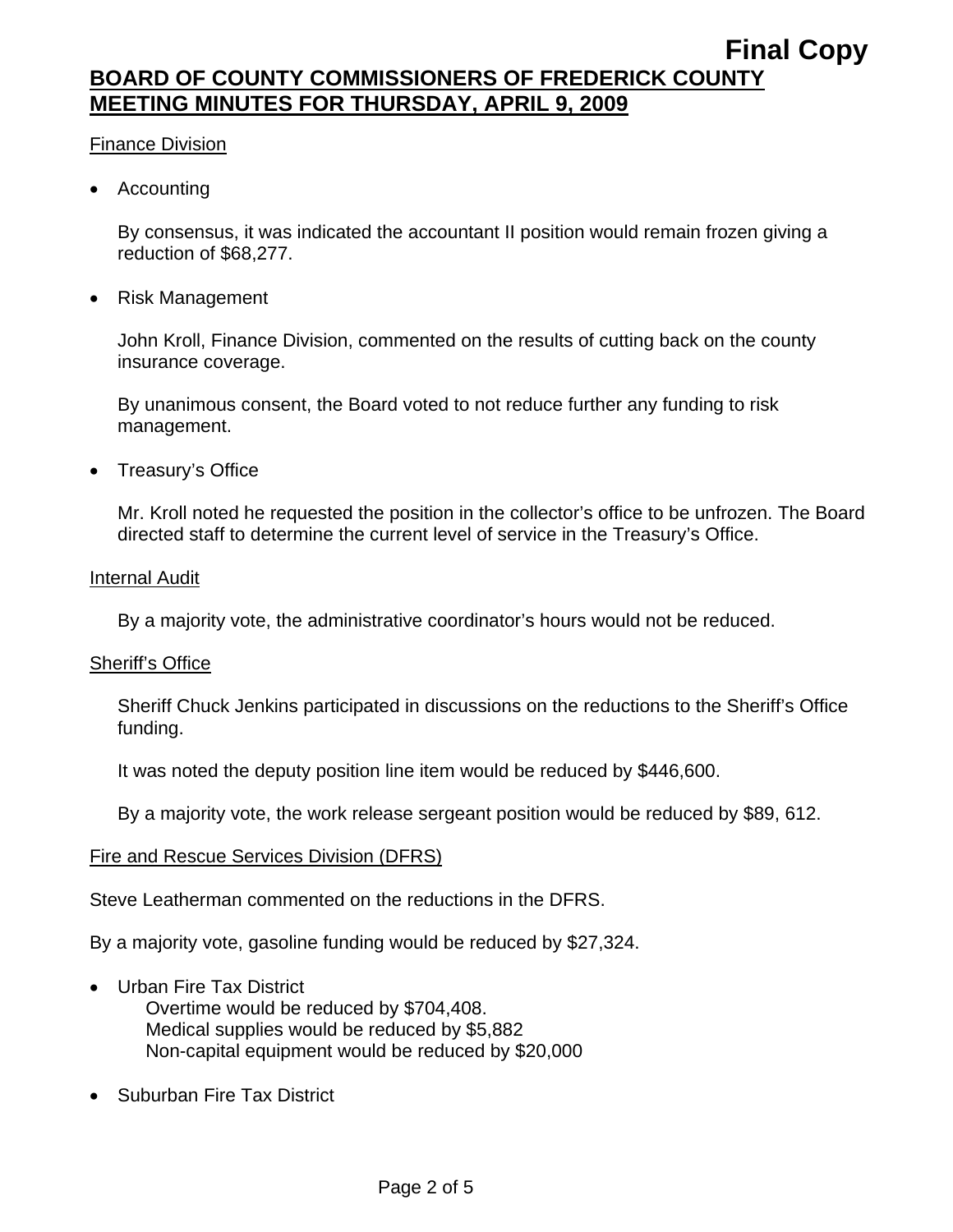- Overtime would be reduced by \$61,110
- Non-capital equipment would be reduced by \$4,000

#### Emergency Management Division

By a majority vote, radio management would be reduced by \$22,000.

#### Planning Division

There was a majority vote for the principal planner I and planner I would remain frozen (\$139,167 reduction.)

#### Public Works Division (DPW)

Tom Meunier, DPW, commented on the reductions for DPW.

#### Parks and Recreation Division

Paul Dial, Parks and Recreation Division, commented on part-time laborers.

There was a majority vote to split the two (2) part-time laborers: part-time seasonal would be cut and the part-time recreation laborers would not be cut.

#### Management Services Division

Austin Abraham, Management Services Division, commented on the Scott Key Center contracts.

There was a majority vote to eliminate the reductions for Scott Key Center contracts (IIT, DPW and the floor care.)

#### **Health Services Division**

Dr. Barbara Brookmyer, Health Services Division, commented on the reductions.

There was a majority vote to reduce the health room technicians (HRT) by \$67,727 (two positions would remain frozen).

There was a majority vote to eliminate the reductions to substitute staff.

Commissioner Gray indicated his votes under school health would reflect the reduction to the HRT line item.

There was a majority vote to retain the substitute funds for the Scott Key Center.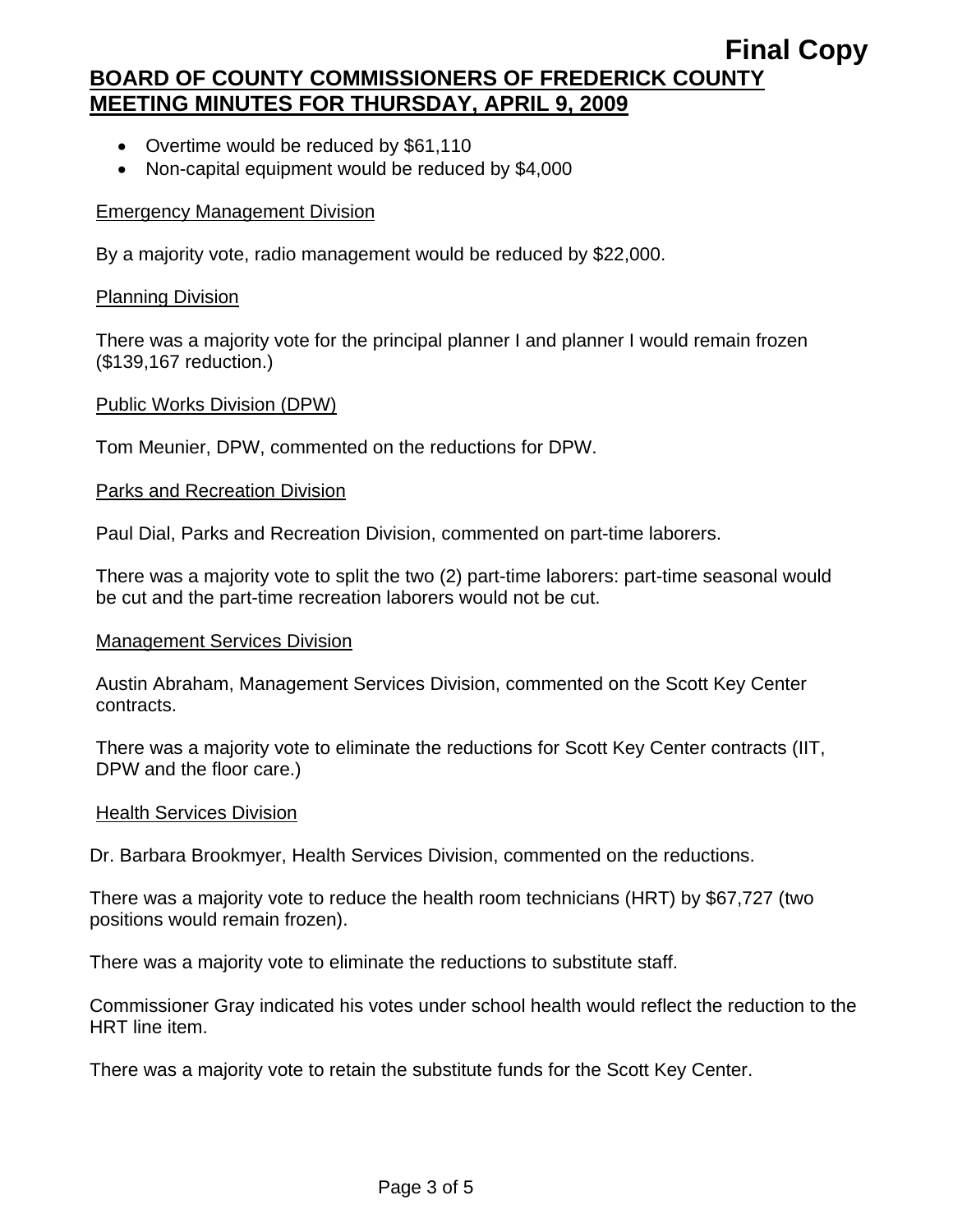#### Citizens Services Division

Margaret Nusbaum, Citizens Services Division, commented on the reductions to Citizens Services Division.

• Department of Aging

By a majority vote, the two (2) positions would remain frozen with a reduction of \$68,040.

By unanimous consent the Board voted to reduce the .13 full-time employee and let budget indicate the reduction in funding.

• Montevue Home

By a majority vote the part-time registered nurse position was funded.

(Commissioner Gray left the room.)

(Commissioner Gardner passed the gavel to Commissioner Hagen.)

Commissioner Gardner moved to accept \$2.4 million from the cash balances from various capital projects, \$1 million from the Reichs Ford Road project and \$580,000 from two (2) bridge projects (St. Marks Bridge and Legore Road Bridge) to be applied to the FY 2010 operating budget. Commissioner Hagen seconded the motion.

Commissioner Thompson offered an amendment for the funds mentioned above to fund the Other Post Employment Benefits (OPEB.) The amendment **failed 2-2 with Commissioners** Gardner and Hagen opposed and Commissioner Gray absent.

(Commissioner Gray returned to the meeting.)

(Commissioner Hagen passed the gavel back to Commissioner Gardner.)

The vote on the main motion was 4-1 with Commissioner Thompson opposed.

#### Tax Equity Funding

Commissioner Gray made a motion to reconsider the tax equity decision of reducing the funding to the municipalities by \$7.4 million. Commissioner Gardner seconded the motion that passed 3-2 with Commissioners Jenkins and Thompson opposed.

Commissioner Gray moved to reverse the decision. Commissioner Hagen seconded the motion that passed 3-2 with Commissioners Jenkins and Thompson opposed.